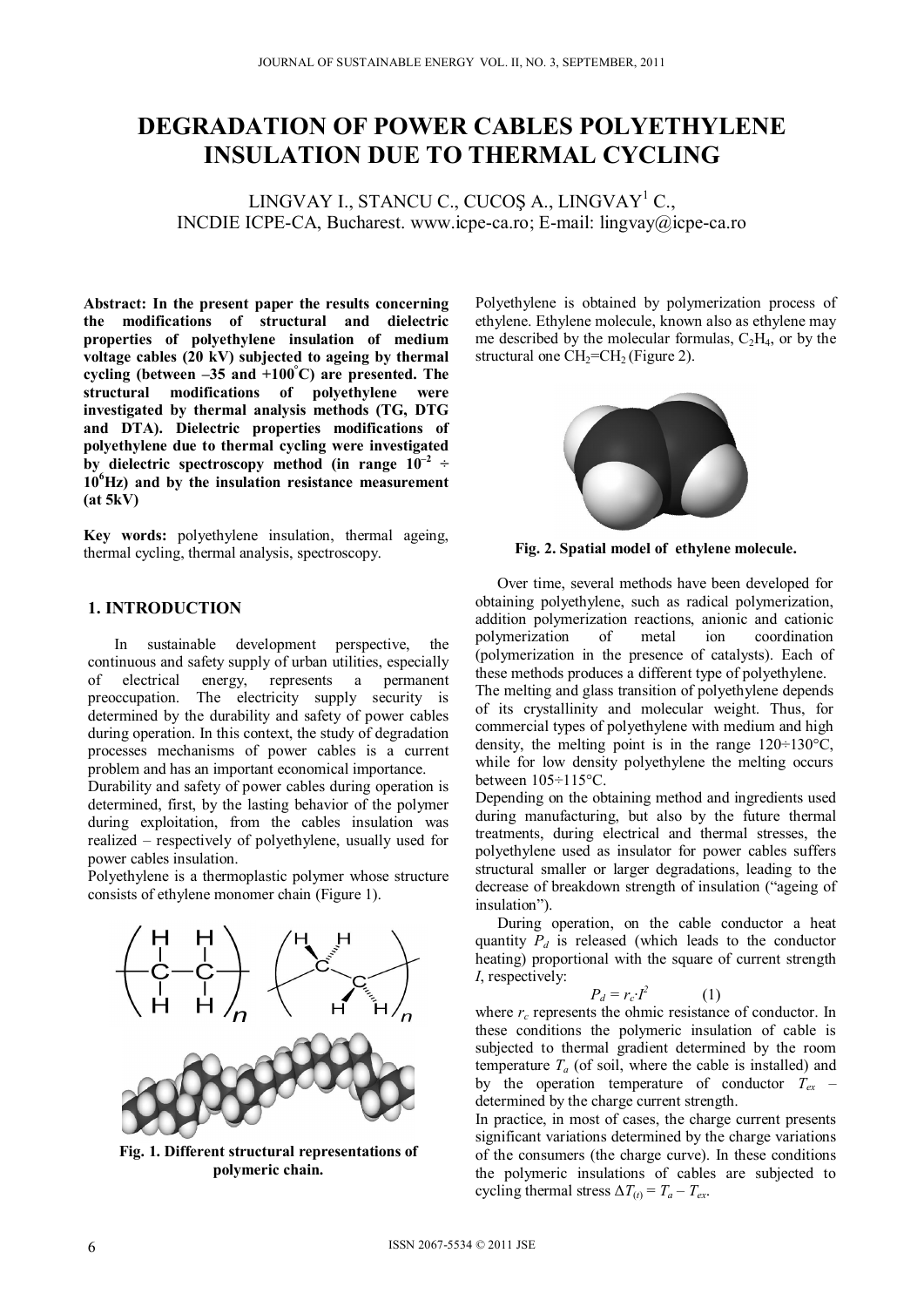Thermal degradation of organic dielectrics may be put into evidence by physical-chemical methods such as: infrared spectroscopy [1, 2], emission spectroscopy, chromatography and thermal analysis  $[1\div 3]$ .

The aim of the present paper is the experimental study of parameters evolution (structural and electrics) of polyethylene insulation of power cables, due to cycling thermal stresses.

# **2. EXPERIMENTS**

A medium voltage cable sample type A2XS2Y of 250 mm<sup>2</sup> was subjected to thermal cycling in a thermo climatic room (type VÖTSCH-Industrietechnik), according with the temperature diagram from Figure 3.



**cycles) applied.** 

Before, during and after the thermal treatment from polyethylene insulation of cable the insulation resistance was determined (at 5kV by using a gigaohmeter type FLUKE 1550 B).

From polyethylene insulation of cable sample probes were taken (before, during and at the end of thermal stresses) in order to their characterization by the thermal analysis method [4, 5].

The experiments by thermal analysis were realized by using an equipment type STA 409 PC (Netzsch – Germany) and it software, in the following conditions:

- Temperature range:  $25^{\circ}C \rightarrow 650^{\circ}C$ ;
- Temperature ramp: 10K/min;
- Atmosphere: static air;
- The sample mass between 0.1 and 0.55 g.

Before thermal treatment and after 120 complete thermal cycles (Figure 3), from polyethylene insulation of cable sample 5 crown circular shape samples were taken (17 mm inner diameter and 25mm outer diameter). By using the dielectric spectroscopy method the complex permittivity (the real component  $\varepsilon_r$ <sup>'</sup> and the imaginary one  $\varepsilon_r$ <sup>"</sup>) but also the loss factor (tg  $\delta$ ) were determined. The experiments were done in the frequency range  $10^{-2} \div$ 106 Hz, at 30°C but also at 100°C by using a SOLARTRON ANALYTICAL AMETEK analyzer type 1260 A.

#### **3. RESULTS**

#### *a) Results obtained by thermal analysis*

Thermogram of polyethylene insulation, before the first cycle, is presented in Figure 4.

Analyzing the Figure 4 it can be seen that by progressive heating of polyethylene insulation the followings processes are produced:

- melting of crystalline component of polyethylene, characterized by an endothermic minimum in the DTA curve. Two minimum are identified, first at 109.8°C and the other one at 182.7°C, showing that there are two different material fractions with different molecular mass. One of them is majority which melts at 109.8°C and the other one is minority (which higher molecular mass) which melts at 182.7°C;
- thermo-oxidation with solids products generation, characterized by a maximum exothermic in DTA curve at 260.8°C;
- thermo-oxidation with volatiles products generation, characterized by a mass loss put into evidence in the TG curve, one or more minimum in DTG curve and exothermic maximum and endothermic minimum in DTA curve.

Allure of thermograms on the samples taken during the thermal cycles has a similar allure with the one presented in the Figure 4 but are different by the temperatures values and the enthalpies characteristics of each process. As example in the Figure 5 the thermogram obtained after the subjection of polyethylene at 23 complete thermal cycles is presented.

Comparing the Figures 4 and 5, it can be seen that the fraction of polyethylene, initially with the melting point of 182.7°C disappears after 23 thermal cycles are a new endothermic process appears at 191.8°C with mass increase (oxidation solids products).

Considering that the electrical performances of polyethylene are determined by the majority fraction, in Figure 6 the melting temperatures evolution during the thermal cycling is presented. Similar, the melting enthalpies evolution of majority fraction is presented in Figure 7.

Analyzing the Figures 6 and 7 it can be seen an increase of the melting point (due to the cross-linking degree) and a decrease of melting enthalpy (due to the decrease of polyethylene cristallinity degree) during the thermal cycling. This remark suggests that due to ageing the sample cross-link (the number of tertiary carboncarbon chains increase, according with the schematic representation from Figure 8) but in the same time become more amorphous.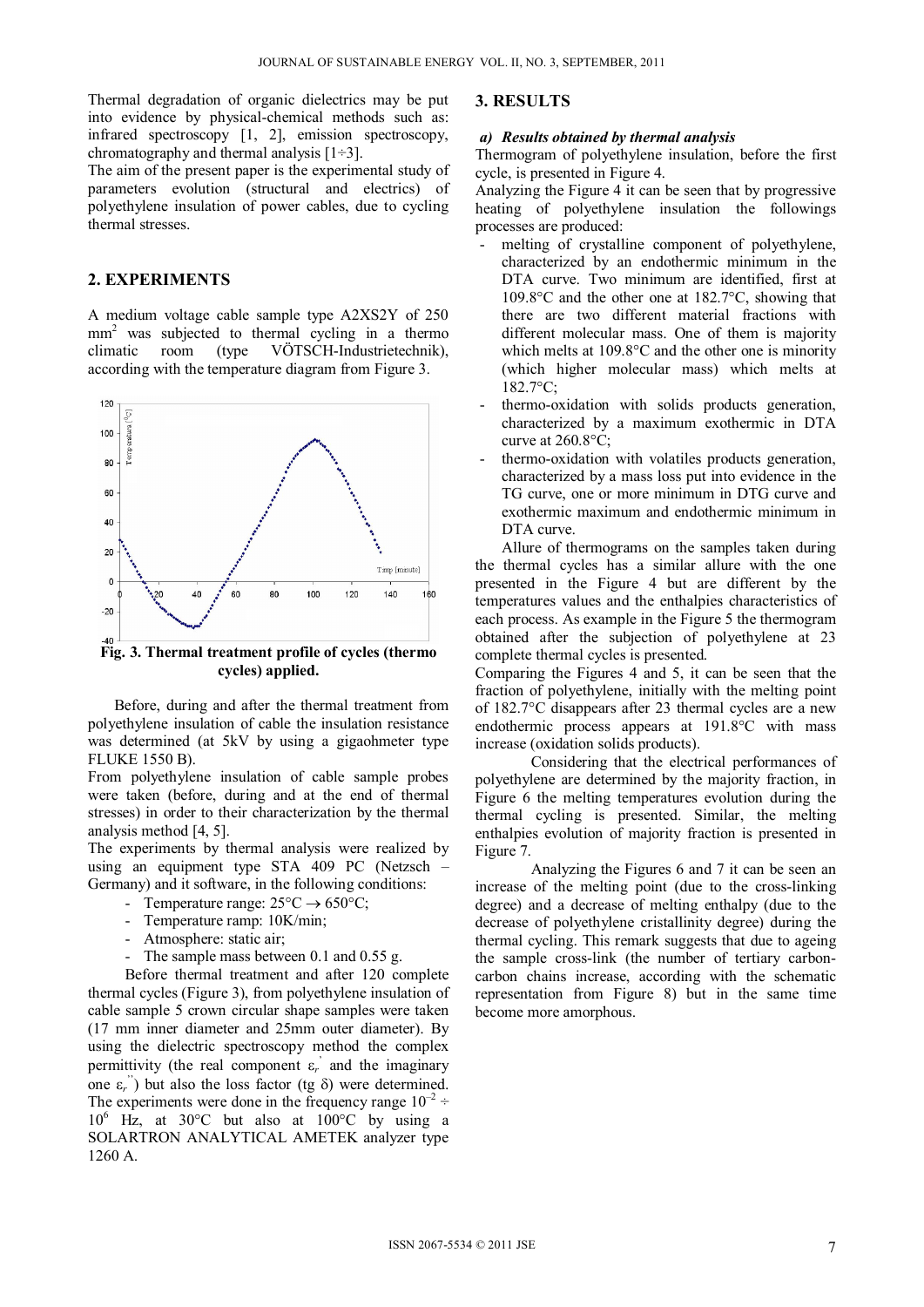

**Fig. 4. Thermogram obtained on polyethylene sample, before the first thermal cycling.** 



**Fig. 5. Thermogram obtained on polyethylene insulation sample subjected at 23 complete thermal cycles.**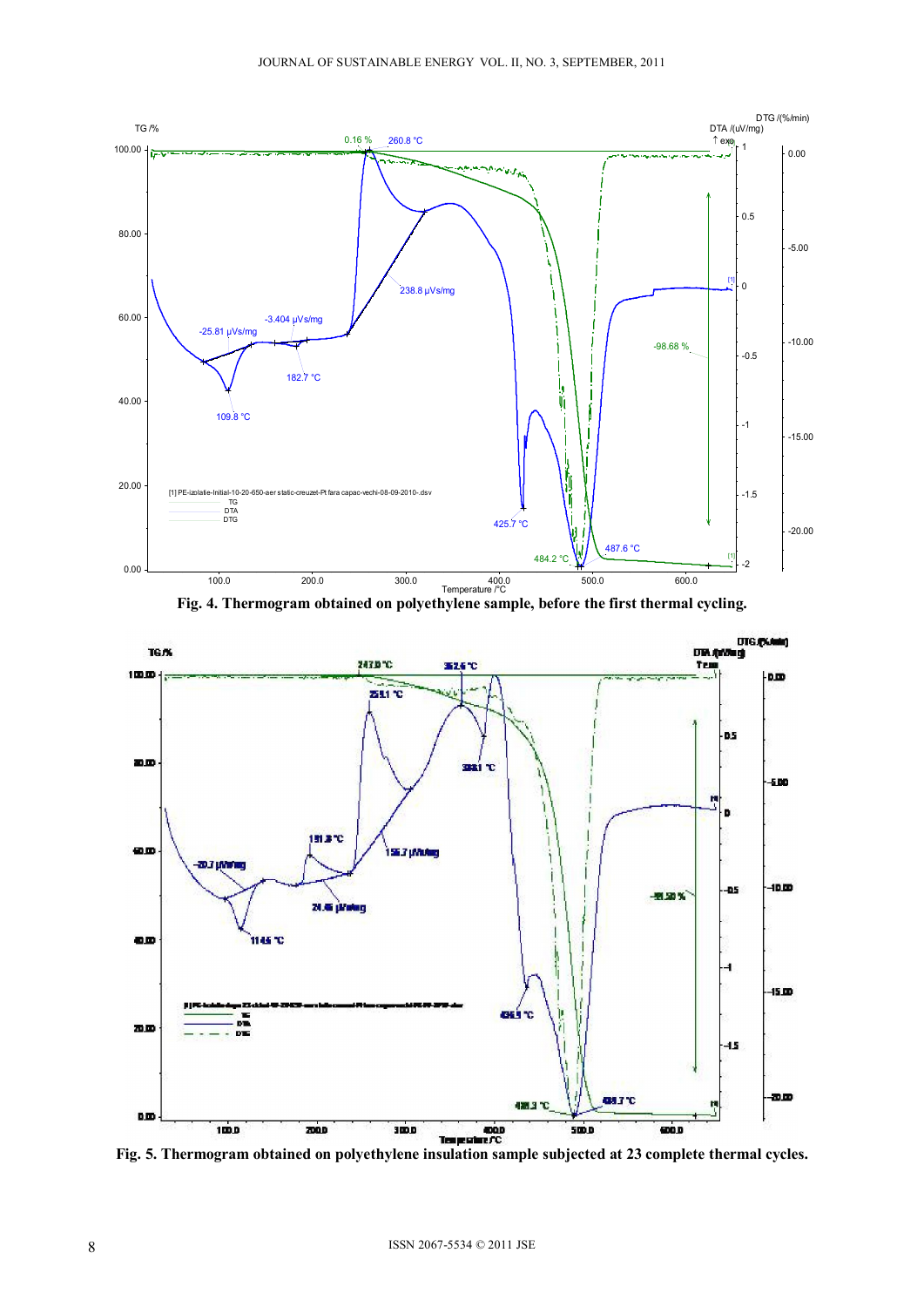

**Fig. 6. Temperatures evolution corresponding to the melting process during thermal cycling.**



**Fig. 7. Enthalpy evolution, corresponding to the melting process during thermal cycling.**



**Fig. 8. Schematic representation of polyethylene crosslinking - 3 molecules with different polymerization degree form a single macromolecule with two carbon-carbon tertiary chain.**

From recorded thermogram on the polyethylene samples, taken during the thermal cycling two thermo-oxidative processes forming solid products, characterized by exothermal peaks in the DTA curves. First in the temperature range  $182 \pm 15^{\circ}$ C and the second one in 257÷268°C range. This is probably due, according to  $[6 \div 9]$  to the atoms oxidation of tertiary carbon (more reactive) after cross-linking and the second one due to the oxygen attack on the methyl groups and the hydro peroxides formation.

#### *b) Insulation resistance evolution*

Evolution of the insulation resistance during the thermal cycling of the cable sample measured at 100±2°C and 5kV is presented in Figure 9.



**sample.**

Analyzing the results presented in Figures 7 and 9 a good correlation between the evolution of insulation resistance of cable sample and the melting specific heat of polyethylene, respectively its cristallinity degree can be seen.

#### *c) Results obtained by dielectric spectroscopy*

The Nyquist diagrams, obtained by dielectric spectroscopy at 30°C before and after thermal cycling (120 complete thermal cycles) are presented in Figure 10.





The complex impedance  $Z^*(\omega)$  can be written as follows:  $Z^*(\omega) = R + j\omega[\epsilon_0(\epsilon_r - j\epsilon_r)](A/g) - jC'$ ] (2)

where: *R* represents the resistance  $[\Omega]$ ,  $\varepsilon_0$  - electrical permittivity of vacuum [F/m], ε*r*' - the real component of complex permittivity, ε*r"* - the imaginary component of complex permittivity,  $A$  - the electrodes surface [mm<sup>2</sup>],  $g$ - the sample thickness [mm], *C"* - the imaginary component of complex capacity [F].

In Figures 11 and 12 the variations of real component complex permittivity and imaginary component complex permittivity with the frequency *f* are presented.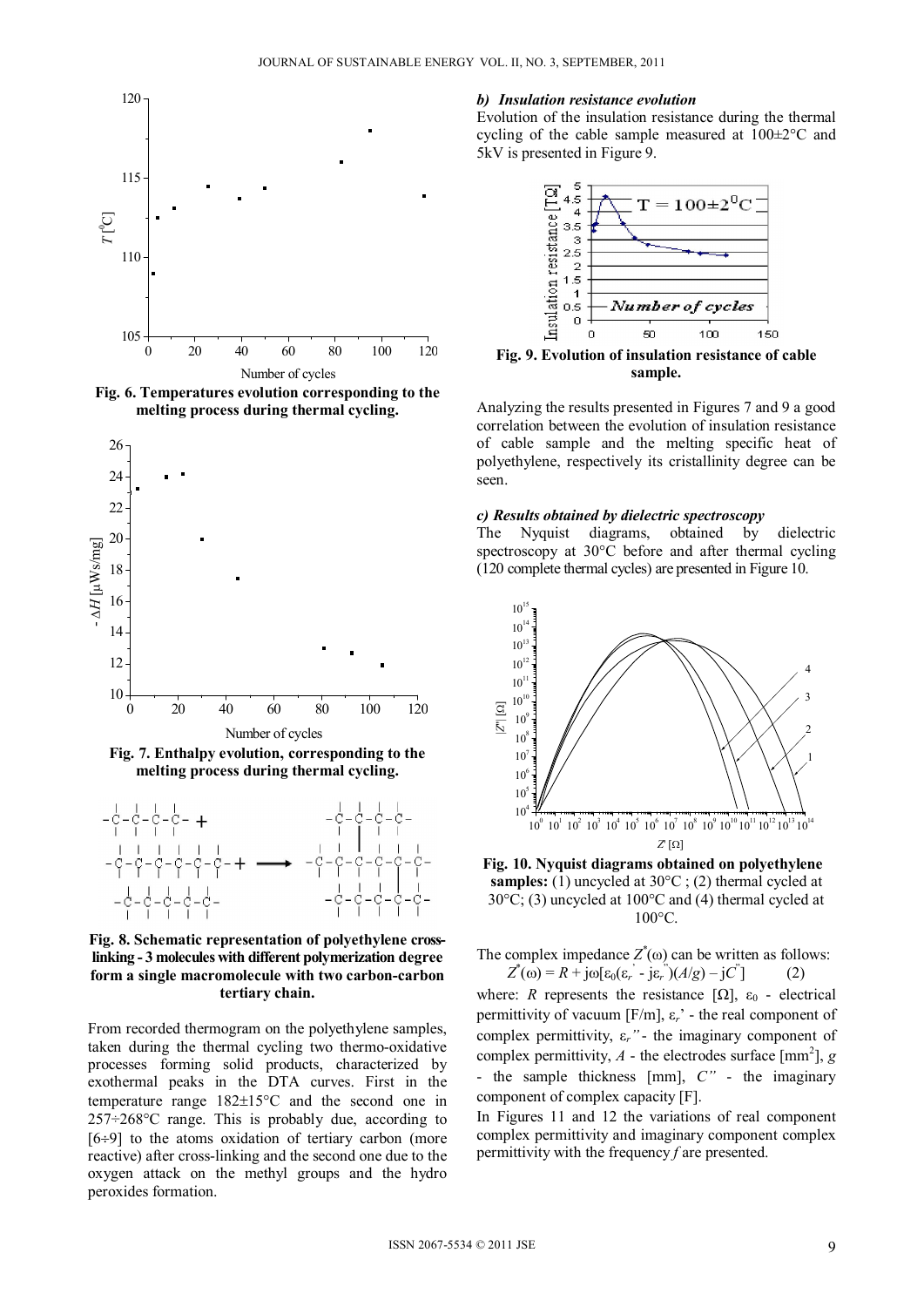

**Fig. 11. Variation of real component complex permittivity**  $\epsilon_r$ **' with frequency f, at 30°C, 3V<sub>RMS</sub>: (1)** uncycled, (2) thermal cycled.



**Fig. 12. Variation of imaginary component complex permittivity**  $\epsilon_r$ **" with frequency f, at 30°C,**  $3V_{RMS}$ **: (1)** uncycled, (2) thermal cycled.

Considering the loss factor tg  $\delta$  as follows:  $tg \delta = \varepsilon_r \ddot{z}_r$  (3) it variation with the frequency is obtained (Figure 13).



(1) uncycled, (2) thermal cycled.

Similar, the results obtained at 100°C of parameters  $\varepsilon_r$ <sup>'</sup>,  $\varepsilon_r$ <sup>'</sup> and tg  $\delta$  are presented in Figures 14, 15 and 16.



**permittivity**  $\epsilon_r$ **' with frequency f at 100°C,**  $3V_{RMS}$ **:** (1) uncycled, (2) thermal cycled.



**Fig. 15. Variation of imaginary component complex permittivity**  $\epsilon_r$ **" with frequency, at 100°C,**  $3V_{RMS}$ **:** (1) thermal cycled, (2) uncycled.



at 100°C,  $3V<sub>RMS</sub>$ : (1) thermal cycled, (2) uncycled.

Analyzing the Figures 11÷16 it can be seen that due to applied thermal cycles (120 thermal cycles according to Figure 3), dielectric performance of polyethylene